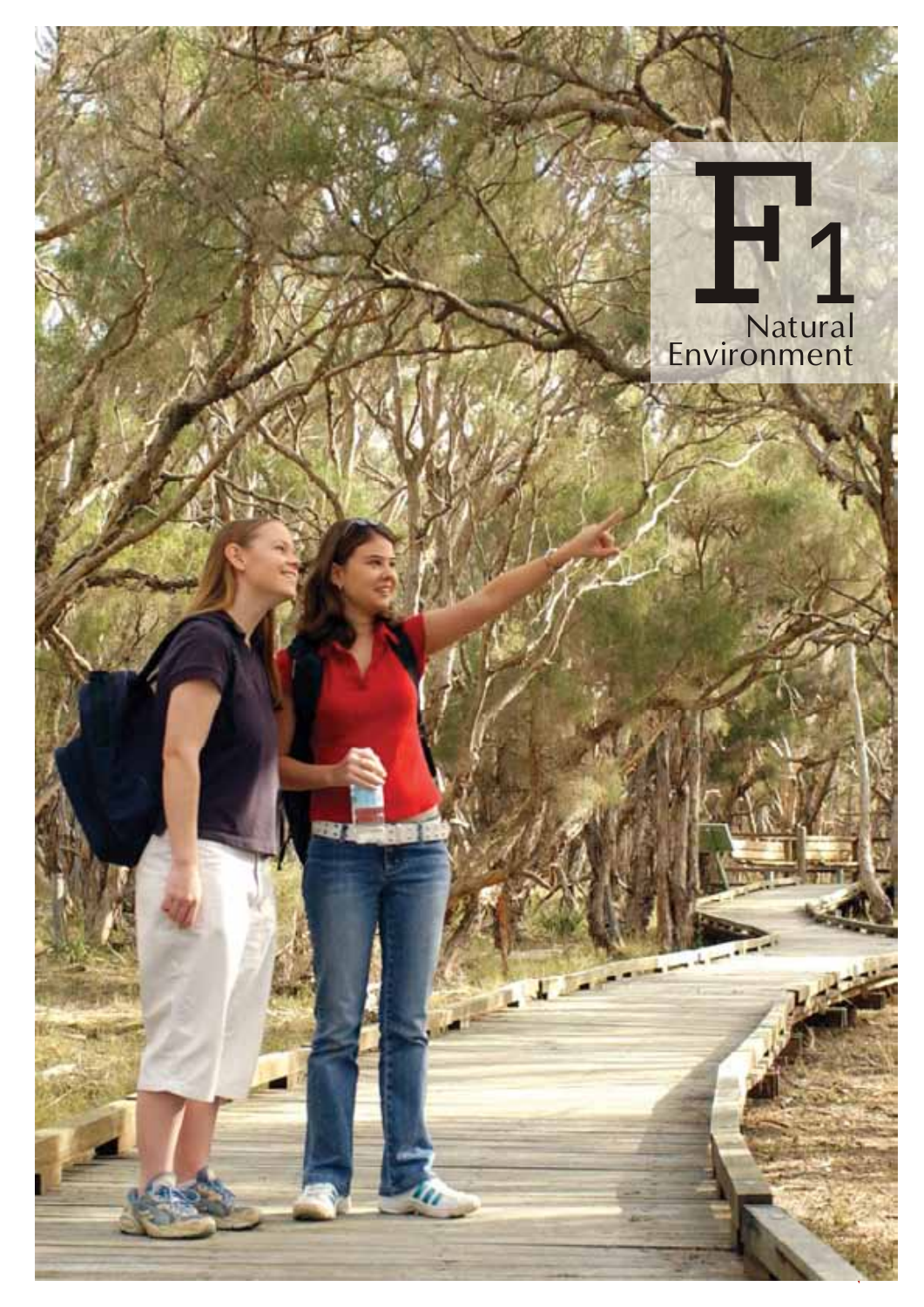

**Natural systems provide clean air and water, support biological diversity whilst serving human needs. Livability is enhanced through integration of the built and natural environment.**

## **1.1 Theme - Natural Environment**

Ipswich is incredibly rich in terms of natural assets with an attractive and diverse expanse of protected greenspace. Ipswich contains one of the most diverse ranges of natural vegetation types in South East Queensland, including rainforest, dry vine forest, open forests, woodlands, heathlands, wetlands and grasslands.

There are in excess of 100 known rare or threatened flora and fauna species or otherwise significant species including Koala, Brushtailed Rock Wallaby, Glossy Black Cockatoo, Powerful Owl and Richmond Birdwing Butterfly.

The two major river systems that flow through Ipswich are the Brisbane and Bremer Rivers. There are numerous tributaries and smaller waterways that flow through to these rivers. There is a legacy that has resulted in reduced water quality within these systems.

In Ipswich there is in excess of 4 600 hectares of conservation areas owned, managed or controlled by Council and 392 hectares of Conservation Park under Council sole trusteeship. In excess of 17 089 hectares of significant natural conservation

**"In 20-25 years I would like to see Ipswich with a public recreation area with a number of facilities to accommodate all ages & interests"**

> **Emma Lowry,** Lead On Participant

remnants are under private ownership. Over the past decade, Ipswich City Council has continued to add to the network of conservation areas through acquisitions funded by Enviroplan, the largest of which being White Rock / Spring Mountain Conservation Estate and Flinders Peak / Goolman Conservation Estate.

The conservation of significant natural assets in the City has been assisted by the dedication and enthusiasm of local residents. Numerous residents protect

natural assets on their property through Voluntary Conservation Agreements, Land for Wildlife and other private support programs.

There is also a legacy of environmental impact caused by urbanisation, clearing for agricultural uses and mining activities. It is in these areas where opportunities for rehabilitation and revegetation present themselves.

Some rural areas have been put under stress through poor land management and mining activity.

Some land management practices, both past and current, have resulted in a decline in the health of soils compared to their natural state.

The pressures on the natural environment extend also to air quality. Based on the air monitoring data available, the western catchments region is known to have relatively low air pollution levels when compared with air quality standards. However, in both summer and winter, pollutants emitted from within the major industrial and trafficked areas centred on the mouth of the Brisbane River can be transported westward to Ipswich. This is a regional issue which long term could give rise to a decreased air quality within the City.

**"Ipswich is a clean place with its gardens and parks greener, instead of the concrete look that other cities have"**

> **Shaynne Watson,** Lead On Participant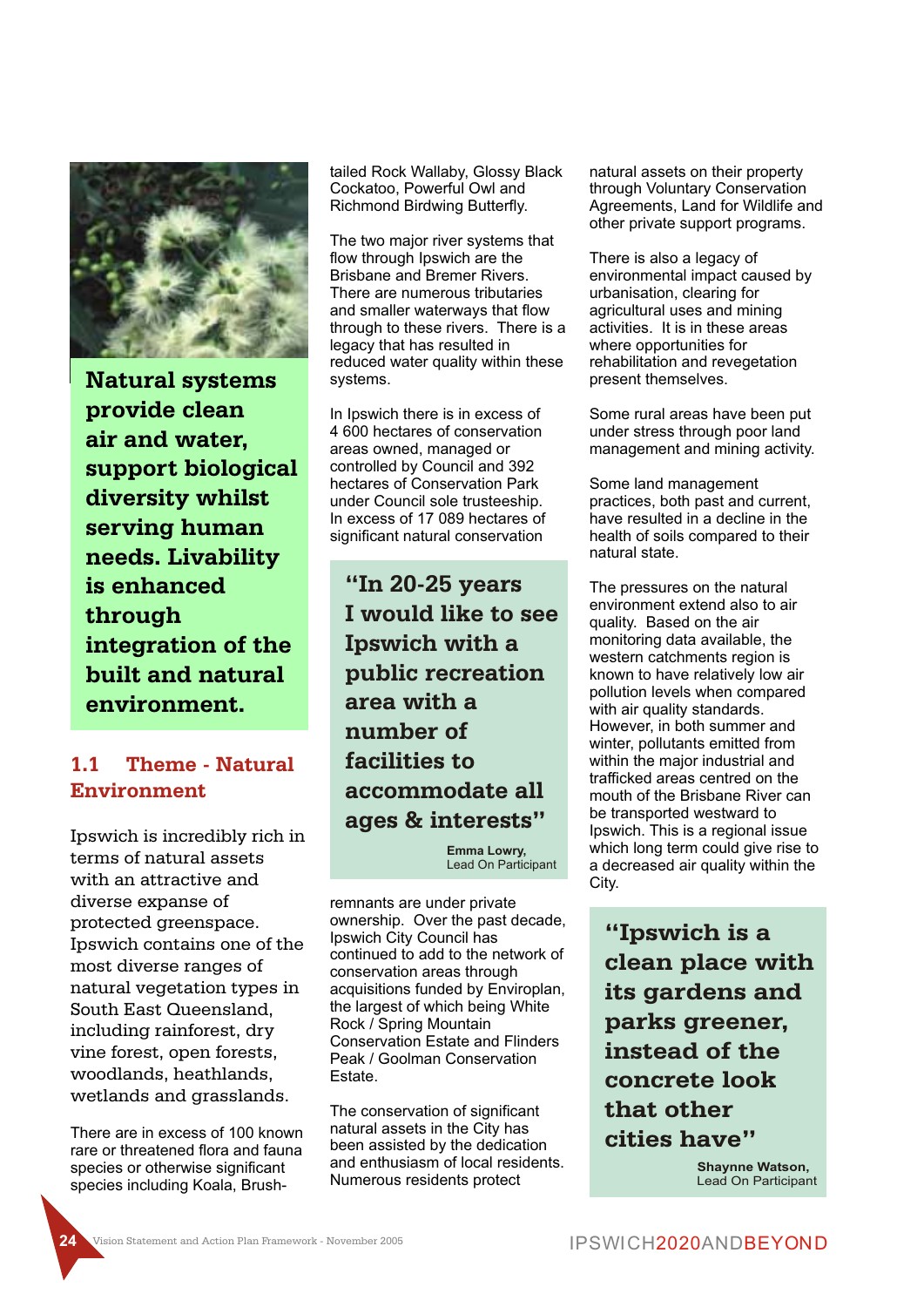# **1.2 Summary of Goals and Strategies - Natural Environment**

# **NE Goal 1 - Protection of Biodiversity**

Ipswich has a rich, biologically diverse and attractive natural environment sustaining a broad range of fauna and flora and ecological systems across its many and varied landscapes.

### **Strategy NE 1.1**

Identification, Protection and Enhancement of Environmental Assets: Identify and protect habitats and species that are important to the function of ecosystems in Ipswich.

- $\triangleright$  Implement Enviroplan for the acquisition of greenspace.
- $\triangleright$  Compile an Environmental Atlas.
- $\triangleright$  Identify and implement opportunities for rehabilitation and revegetation.
- $\triangleright$  Establish a process of regular State of the Environment reporting.
- $\triangleright$  Conduct regular audits of environmental assets.
- $\triangleright$  Enhance the flora and fauna database program.
- $\triangleright$  Identify measures to protect and manage urban biodiversity.

### **Strategy NE 1.2**

Environmental Values the Basis of Land Use Planning: Utilise land use planning instruments for the maintenance and enhancement of the environmental values of Ipswich.

- $\triangleright$  Identify and utilise other planning scheme measures for environmental protection.
- $\triangleright$  Adopt a suitable methodology for the identification and management of environmental assets in development proposals.

### **Strategy NE 1.3**

Integrated Management: Promote, enhance, review and adopt new integrated management measures to protect habitat and bushland under both public and private ownership.

- $\triangleright$  Enhance programs such as Voluntary Conservation Agreements and Land for Wildlife.
- $\triangleright$  Investigate potential for market-based incentives for environmental protection.
- $\triangleright$  Continue to establish new nonstatutory measures for environmental protection.
- $\triangleright$  Expand the Bushland and Parkland Care Programs.
- $\triangleright$  Identify opportunities for land management payments for rural landowners protecting environmental values.
- $\triangleright$  Provide private landholders with knowledge and skills to protect environmental assets.
- $\triangleright$  Undertake environmental impact assessment processes in determining the capacity of greenspaces to serve as recreation venues.
- $\triangleright$  Investigate potential for rural greenspace sponsorship program.

### **Strategy NE 1.4**

Rehabilitation of Degraded Environments: Identify and develop opportunities to rehabilitate degraded post-mining and rural lands.

- $\triangleright$  Establish Post Mining Lands Rehabilitation Centre of Excellence.
- $\triangleright$  Implement Environmental Overview Management Strategies for rehabilitation of mine sites.
- $\triangleright$  Ensure mining lease bonds are based on future costs of rehabilitation.
- $\triangleright$  Rehabilitate existing mines for broad community benefit e.g. **Recreation**
- $\triangleright$  Provide technical advice to rural landholders regarding rehabilitation.
- $\triangleright$  Support partnerships between community groups and private sector for rehabilitation activities.
- $\triangleright$  Investigate opportunities to remove mullock heaps from throughout the City.

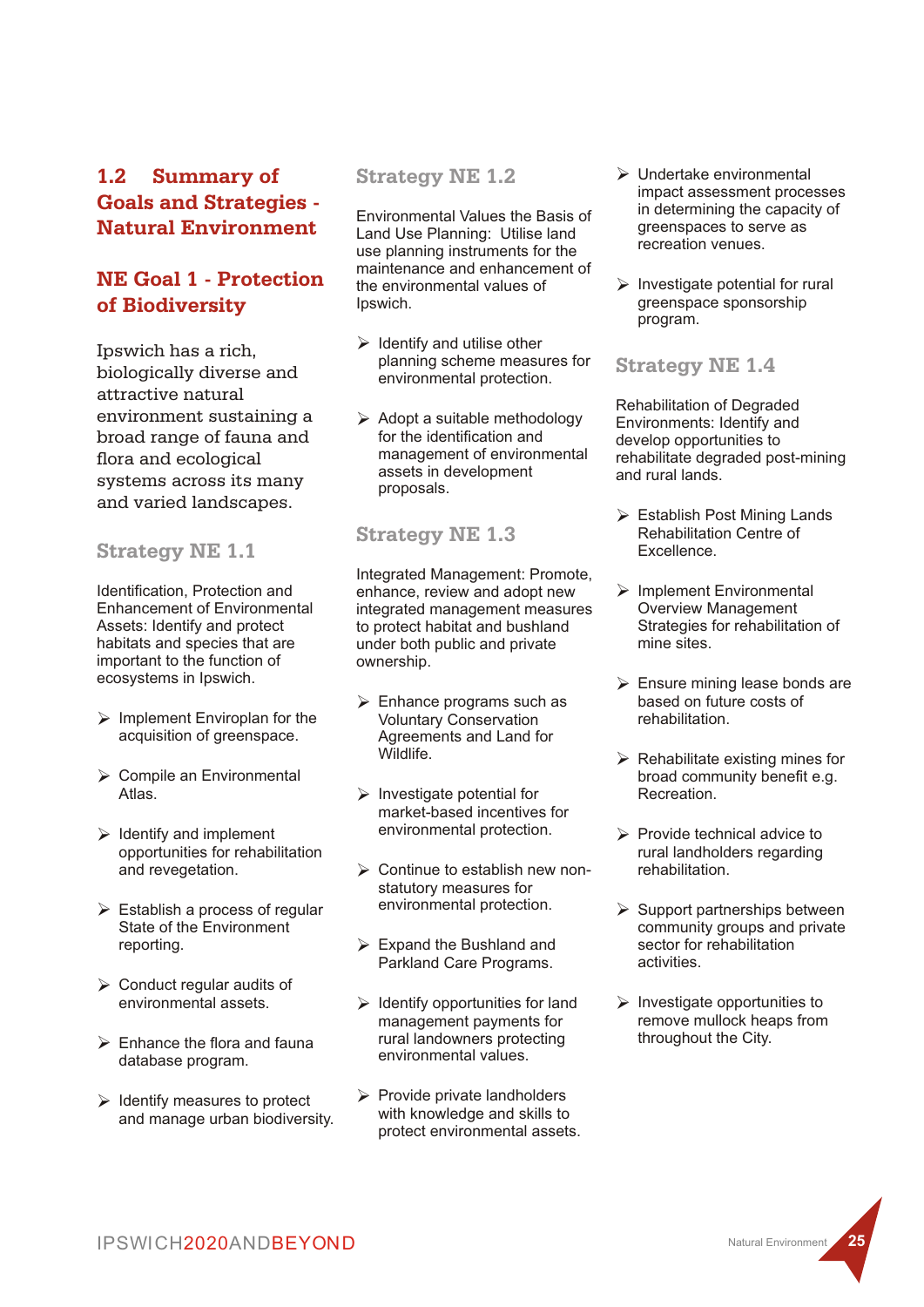#### **Strategy NE 1.5**

Local Knowledge of Environmental Assets: Enhance and harness the knowledge of the local community of the environmental assets in Ipswich and acknowledge the efforts of the local community in protecting environmental assets.

- $\triangleright$  Promote Awards for Environmental Excellence.
- $\triangleright$  Create a web-based database of local environmental groups.
- $\triangleright$  Identify initiatives to capture cumulative knowledge of the community on environmental assets.
- $\triangleright$  Create further opportunities for local environmental experts and groups to participate in decision-making processes.
- $\triangleright$  Encourage local environmental groups to assist in State of Environment reporting and audits of environmental assets.
- $\triangleright$  Incorporate indigenous land management functions in environmental protection programs and policies.
- $\triangleright$  Improve the exchange of knowledge and experience regarding environmental protection by groups and individuals.
- $\triangleright$  Participate in local, national and international activities such as World Environment Day.

## **NE Goal 2 - Open Space and Recreation**

The City of Ipswich has an integrated network of open spaces that contribute to the attractiveness of the City, protects core habitat and environmental assets and caters for the recreational needs of the community.

### **Strategy NE 2.1**

A Network of Open Space: The open space values of Ipswich are managed through a comprehensive and integrated planning approach and management of spatial needs.

- Ø Review Open Space and Recreation Strategy.
- Ø Protect Regionally Significant Open Space.

#### **Strategy NE 2.2**

Recreation in Open Spaces: Ensure that the recreational settings and opportunities in the City protect and promote a range of recreational activities and options.

- $\triangleright$  Identify recreational preferences of Ipswich .<br>residents.
- $\triangleright$  Consider regional requirements when undertaking recreational planning.
- $\triangleright$  Identify opportunities for motorised vehicle based recreation.
- $\triangleright$  Improve access to waterbased recreation.

# **NE Goal 3 - Clean and Healthy Waterways**

The Bremer River, Brisbane River, and other major waterways that flow through Ipswich have improved water quality and increased biodiversity value and are appreciated by the community for their amenity values and through appropriate recreational use.

### **Strategy NE 3.1**

Integrated Catchment Management: An integrated catchment approach is applied to the management, use and protection of waterways.

- Ø Implement 'Healthy Land Our Future'.
- $\triangleright$  Implement and review Local Catchment Management Plans.
- $\triangleright$  Implement a catchment signage program.
- $\triangleright$  Implement suitable programs devised by Moreton Bay Waterways and Catchments Partnerships.
- $\triangleright$  Implement and review Landcare Programs.
- $\triangleright$  Implement natural resource management projects.
- $\triangleright$  Continue to implement Ipswich Planning Scheme to minimise risk due to flooding.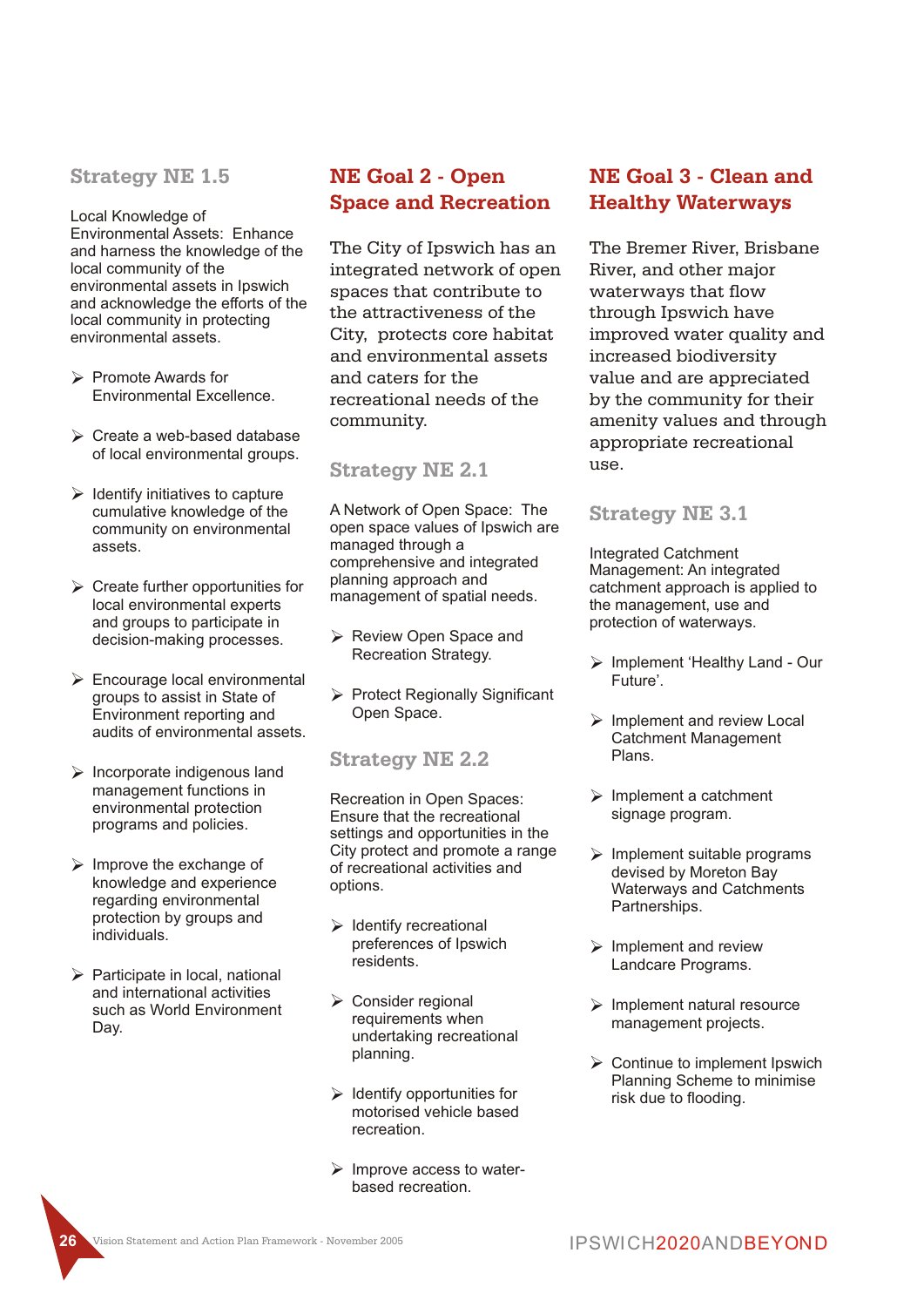### **Strategy NE 3.2**

Pollution Prevention in Waterways and Groundwater: Minimise pointsource and diffuse pollution sources in the catchment.

- $\triangleright$  Devise best practice guidelines for groundwater protection.
- $\triangleright$  Prepare and implement a Waste Water Strategy.
- $\triangleright$  Implement strategies and plans to reduce impact of urban development of water quality.
- $\triangleright$  Undertake water quality monitoring activities.
- $\triangleright$  Develop and implement pollution prevention strategies in the operation of industry.
- $\triangleright$  Identify water quality objectives and priorities for the Bremer River.

# **NE Goal 4 - Environmental Respect**

The incidence of any form of pollution - noise, air, soil contamination is minimised and does not pose risks to the health of residents or the natural environment.

### **Strategy NE 4.1**

Community Awareness of Polluting Activities: Improve community awareness of sources of pollution, the degradation this can cause to environmental assets and measures which can be adopted to reduce pollution.

- $\triangleright$  Conduct community information sessions on pollution prevention.
- Ø Conduct 'cleaner production' workshops for local businesses and industrial operators.
- $\triangleright$  Promote the National Pollutant Inventory.

### **Strategy NE 4.2**

Air Quality: Ensure air quality in Ipswich is of a high standard which does not pose any significant health risk or nuisance to residents.

- $\triangleright$  Identify and control primary odour sources.
- Ø Implement 'SEQ Regional Air Quality Strategy'.
- $\triangleright$  Prepare and implement a Cities for Climate Protection Program.

#### **Strategy NE 4.3**

Noise Pollution: Ensure noise levels in Ipswich do not pose any significant health risk or nuisance to residents.

- $\triangleright$  Maintain and protect buffers around Amberley and major industrial areas.
- $\triangleright$  Implement planning scheme measures and design guidelines to prevent land use conflicts between industrial and residential uses.

# **NE Goal 5 - Appreciation of Ecosystem Services**

The residents of Ipswich understand and appreciate the full value of services provided by environmental assets and appreciate the importance of managing and enhancing these systems and processes.

### **Strategy NE 5.1**

Community Awareness: Inform the community of the full breadth of benefits environmental assets such as bushland, waterways and biodiversity have on the quality of life in the City.

- $\triangleright$  Increase awareness of indigenous cultural values in the natural environment.
- $\triangleright$  Promote the economic and social wellbeing impacts of environmental assets.
- $\triangleright$  Demonstrate the environmental, cultural historical, social and economic values of conservation, parks management and environment strategies.